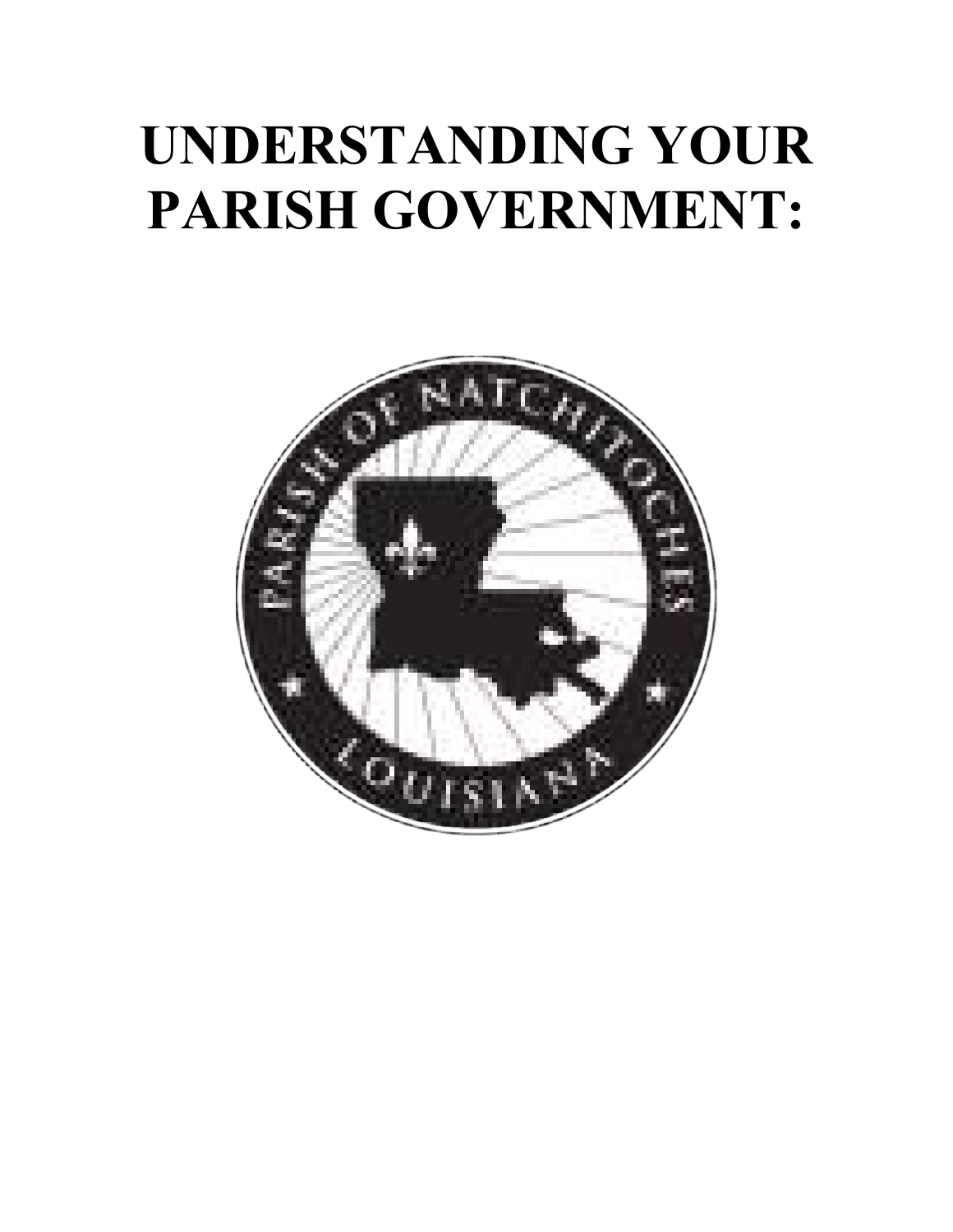# **WHAT ITS OBLIGATIONS ARE AND HOW IT IS FUNDED**

# **IMPORTANT TERMS**

**Homestead Exemption** - an exemption of ad valorem (property) taxes on the first \$75,000 of value of the property serving as the primary residence of the property owner.

**Louisiana Revised Statute (La. R.S.)** - Enacted in 1950, Revised Statutes represent a restatement of the existing general laws, without substantive change, but rewritten according to a clear and logical pattern.

**Millage** - A property tax rate stated in terms of tenths of cents in tax per dollar of assessed property value.

**Payments in Lieu of Taxes (PILT)** - Federal payments to local governments that help offset losses in property taxes due to non-taxable Federal lands within their boundaries. The key law is Public Law 94- 565, dated October 20, 1976. This law was rewritten and amended by Public Law 97-258 on September 13, 1982 and codified at Chapter 69, Title 31 of the United States Code. The law recognizes the inability of local governments to collect property taxes on Federally-owned land can create a financial impact. (Source - U. S. Department of the Interior: https://www.doi.gov/pilt/)

**Road District 40** - A special ad valorem tax of five (5) mills tax on all property subject to taxation within the District (excludes the City of Natchitoches), for a period of ten (10) years, beginning with the year 2018 and ending with the year 2027, for the purpose of constructing, improving and maintaining public roads and highways in the District. (Source – Louisiana Secretary of State: https://voterportal.sos.la.gov)

**Roll Forward** - Increasing the millage rate after reassessment a/k/a reappraisal from the adjusted maximum millage rate to a rate not in excess of the prior year's maximum.

Roll forward only occurs when the taxable property value increases at reassessment and the Parish Council votes in favor of rolling forward.

**Sales Tax District No. 1** – Renewed in October of 2010, Sales Tax District No. 1 encompasses all of Natchitoches Parish, excluding the City of Natchitoches. This 1% sales and use tax is dedicated to the maintenance and operation of the solid waste collection and disposal system for Natchitoches Parish (outside of the City of Natchitoches) and for the improvement of roads in the Natchitoches Parish road system. (Source – Louisiana Secretary of State: https://voterportal.sos.la.gov)

**Severance Tax** - Taxes assessed on the extraction of non-renewable natural resources such as timber, oil, natural gas, coal, etc.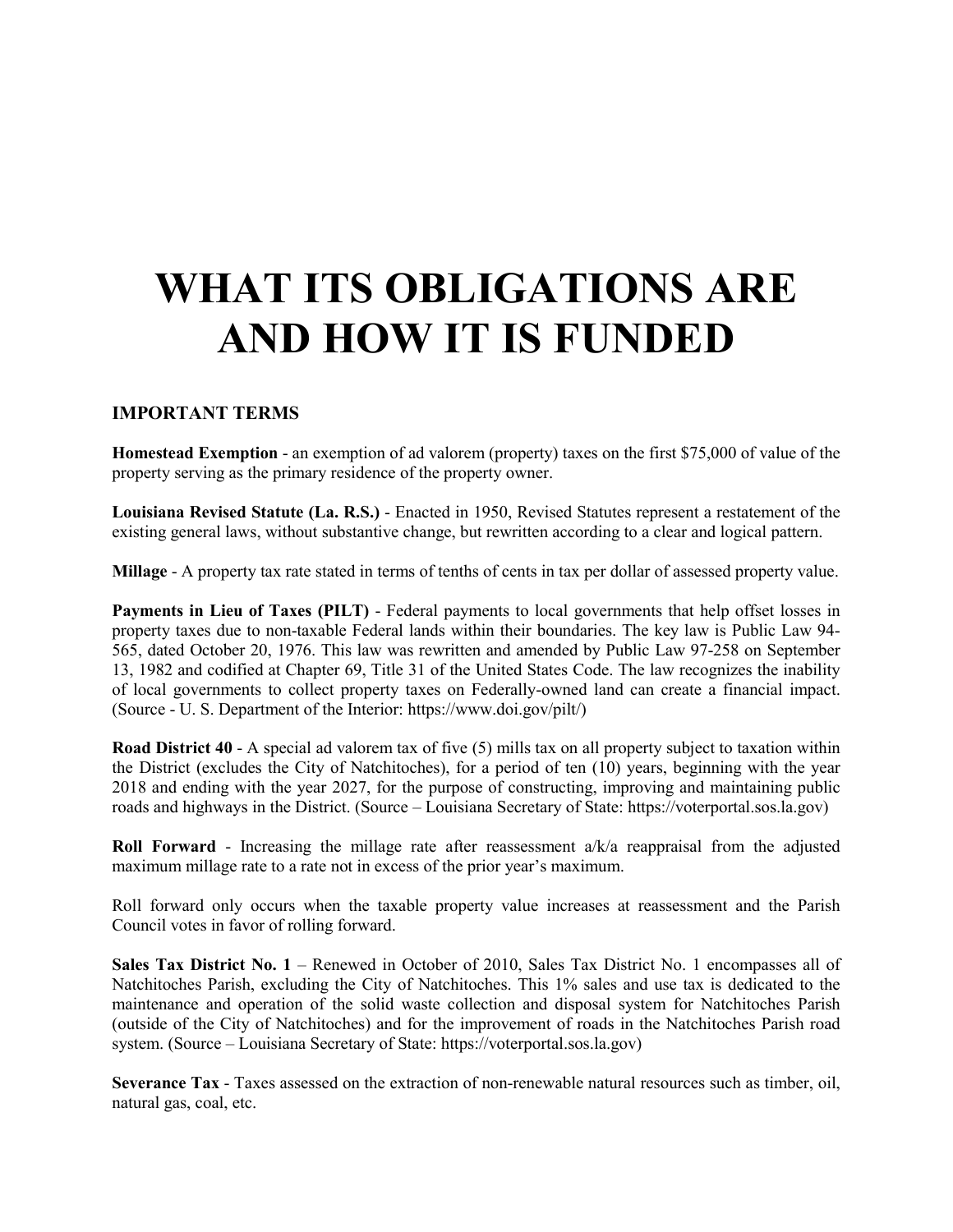**Unfunded Mandate** - A statute or regulation that requires a state or local government to perform certain actions, yet provides no money for fulfilling the requirements.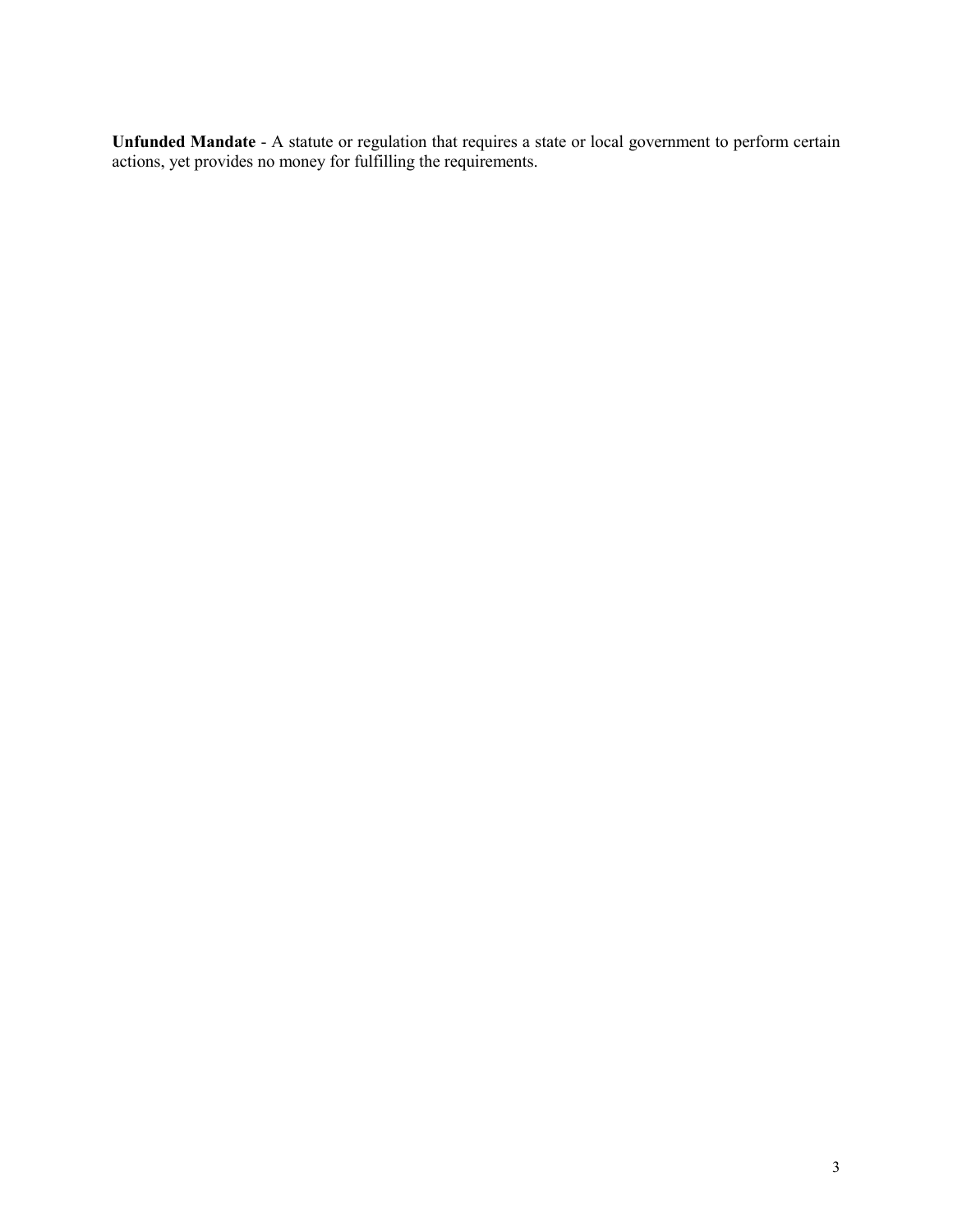| <b>Jurisdiction</b><br><b>Name</b> | <b>School</b><br><b>Board</b> | Parish   | Law<br>Enforcement | City/Town                | <b>Combined</b><br><b>Local Rate</b> | <b>State Rate</b> | <b>Total Rate</b> |
|------------------------------------|-------------------------------|----------|--------------------|--------------------------|--------------------------------------|-------------------|-------------------|
| Balance of<br>Parish               | 2.50%                         | $1.00\%$ | $0.50\%$           | $\overline{\phantom{a}}$ | $4.00\%$                             | $5.00\%$          | $9.00\%$          |
| Natchitoches                       | 2.50%                         |          | 0.50%              | $2.50\%$                 | 5.50%                                | $5.00\%$          | 10.50%            |
| Clarence                           | 2.50%                         | $1.00\%$ | 0.50%              | $1.00\%$                 | 5.00%                                | 5.00%             | 10.00%            |
| <b>Natchez</b>                     | 2.50%                         | $1.00\%$ | $0.50\%$           | $1.00\%$                 | $5.00\%$                             | $5.00\%$          | 10.00%            |
| Campti                             | 2.00%                         | $1.00\%$ | 0.50%              | 2.00%                    | 5.50%                                | $5.00\%$          | 10.50%            |
| Robeline                           | 2.50%                         | $1.00\%$ | 0.50%              | $1.00\%$                 | 5.00%                                | $5.00\%$          | 10.00%            |

# **SALES TAX RATES (AS OF JULY, 2017)**

\* Source - Louisiana Association of Tax Administrators (http://laota.com/index.php/for-taxpayers/parishinfo/m-r/natchitoches)

# **AD VALOREM TAX ASSESSMENTS FOR 2016**

# **PARISH GOVERNMENT TAXES**

# **Millages for Other Taxing Districts**

# **PARISHWIDE TAXES**

# **SCHOOL TAXES:**

# **LEVEE TAXES:**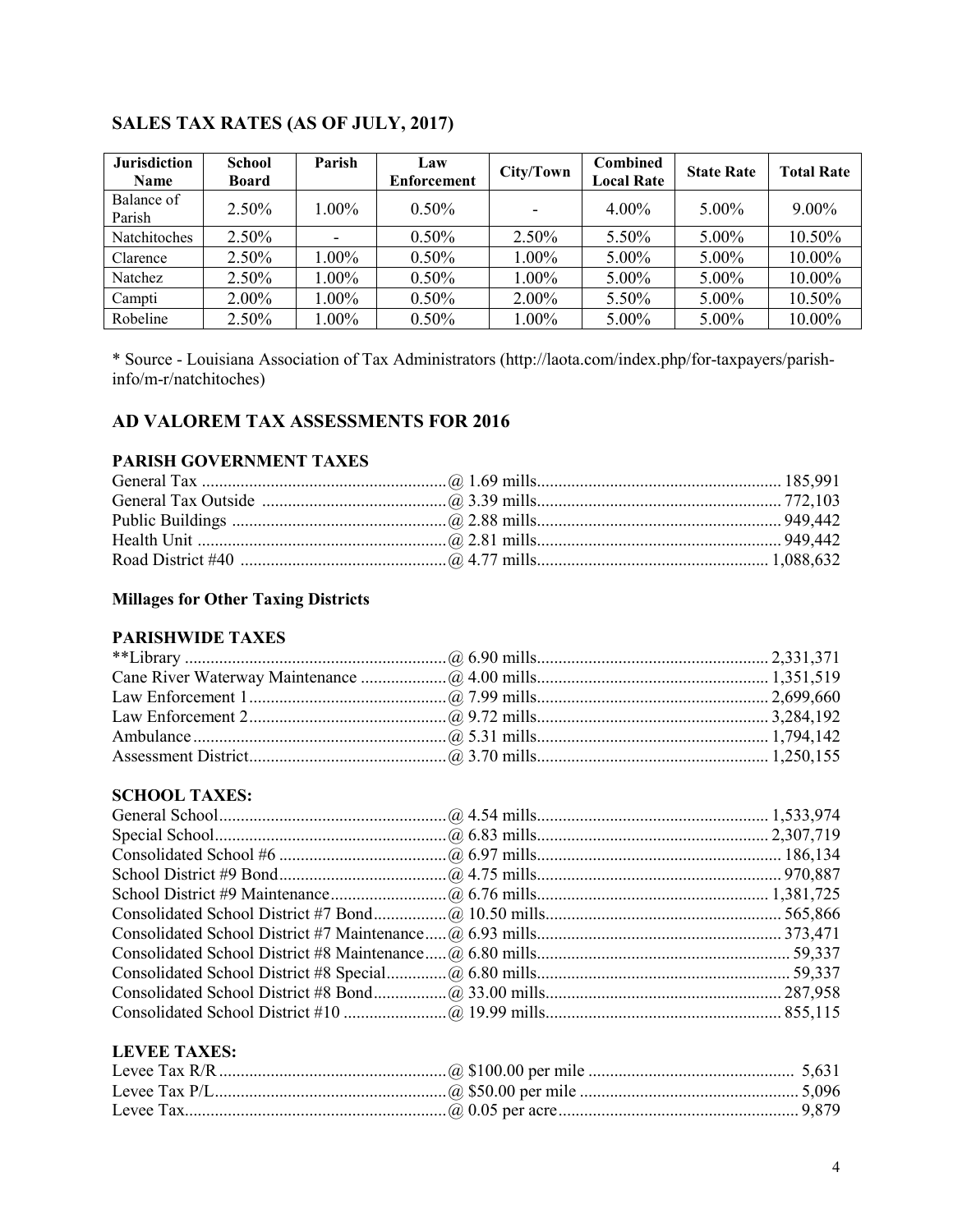| <b>MISCELLANEOUS TAXES:</b> |  |
|-----------------------------|--|
|                             |  |
|                             |  |
|                             |  |
|                             |  |
|                             |  |
|                             |  |
|                             |  |
|                             |  |
|                             |  |
|                             |  |
|                             |  |
|                             |  |
|                             |  |
|                             |  |
|                             |  |

# **TOTAL PARISH & LOCAL AD VALOREM TAXES:....................................................... \$28,907,558**

\*Source - Louisiana Tax Commission Annual Report 2016 (http://www.latax.state.la.us/Menu\_AnnualReports/AnnualReports.aspx)

\*\*The Natchitoches Parish Library is managed and operated by a Board of Control in accordance with the Natchitoches Parish Code of Ordinances and La. R.S. 25:211 – 214.

# **REMAINDER OF PAGE INTENTIONALLY LEFT BLANK**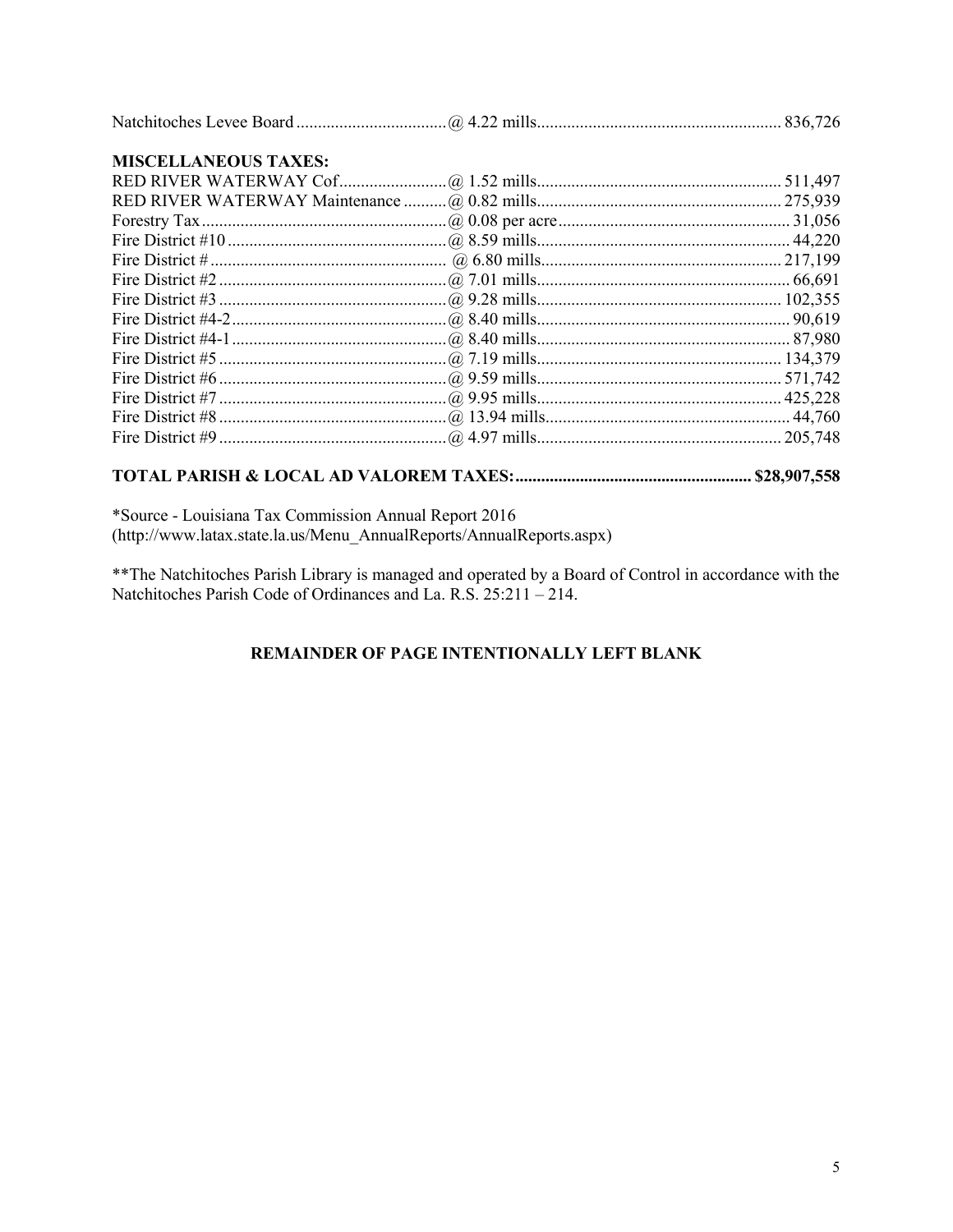# **GENERAL FUND - 001 PUBLIC SAFETY SUB-FUND - 900**

- 1. Ad Valorem (General Alimony Millage) The majority of the funds generated by this tax are distributed by the Natchitoches Parish Sheriff's Tax Collection Department in January of each year. Additional payments may be received throughout the year as delinquent taxes are paid.
- 2. Alcoholic Beverage Tax Payments are received on a quarterly basis and are based on the amount of tax revenue generated by the sale of alcoholic beverages within the Parish. Payments are distributed by the Louisiana State Treasurer's Office.
- 3. Alcoholic Beverage Licenses Payments are received on a monthly basis and are distributed by the Natchitoches Parish Tax Commission.
- 4. Occupational Licenses Payments are received on a monthly basis and are distributed by the Natchitoches Parish Tax Commission.
- 5. Payment in Lieu of Taxes (PILT) Payments are received on an annual basis and are distributed by the Federal Government. Payments are calculated based on Parish Population.
- 6. Severance Taxes Payments are received on a quarterly basis and are distributed by the Louisiana State Treasurer's Office. The amount of funds distributed to the Parish of Natchitoches is determined by the rules set out in Article VII, Section 4 of the State Constitution.
- 7. Rents and Royalties The Parish of Natchitoches receives rental payments from the Natchitoches Parish District Attorney's office for office space; payments from the Secretary of State; and franchise fee payments from Suddenlink.
- 8. Fire Insurance Rebate The Louisiana State Treasurer's office distributes payments to the Parish of Natchitoches as a **pass-through agent** for the fire districts within the Parish.
- 9. Health Unit The Parish of Natchitoches receives a transfer of \$300,000 annually from the Health Unit Fund for inmate costs.
- 10. Constables/Justice Supplemental Pay (Sub-Fund 900) Payments are made by the Department of Public Safety and Corrections, in accordance with La. R.S. 13:2591, to the Parish of Natchitoches as a **pass-through agent** for the supplemental pay to each justice of the peace and constable within the Parish.
- 11. Fine Collector (Sub-Fund 900) La. R.S. provides that all fines, forfeitures, penalties and costs collected by a city court, when prosecution is on behalf of the state or parish, must be paid into the parish general fund to be used as general parish expenditures, with exceptions.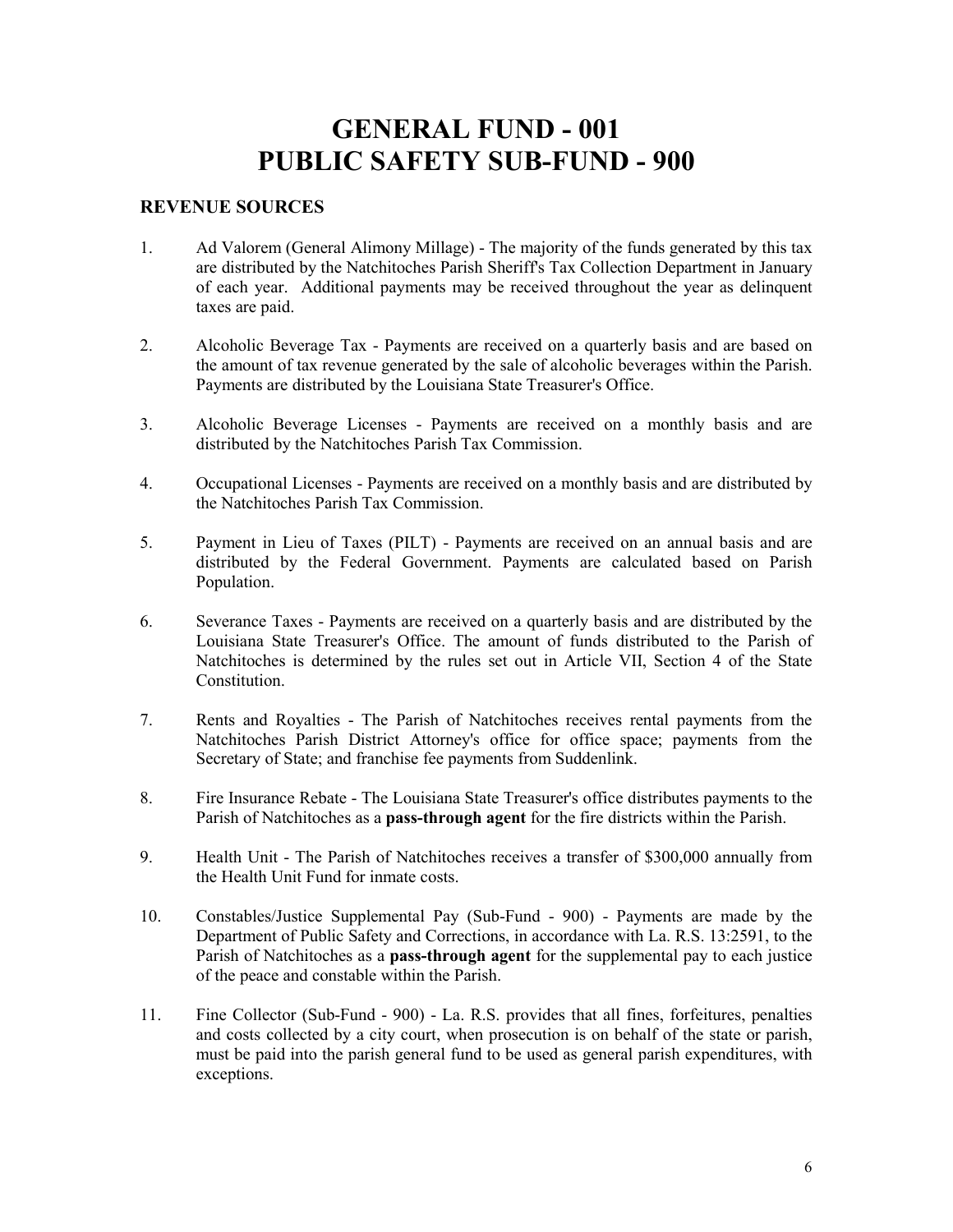# **EXPENDITURES**

The Parish of Natchitoches General Fund supports Parish's administrative operations as well as the operations of the offices of the Tax Assessor, the Registrar of Voters, the Clerk of Court, the Parish District Attorney, the 10th Judicial District Court, the Parish Coroner, the LSU AgCenter, and for Public Safety expenses,.

# **Tax Assessor**

La R.S. 33:4713 requires the Parish to provide and bear the expense of offices for the Assessor including necessary heat and illumination.

# **Registrar of Voters**

La. R.S. 18:132 requires the Parish to furnish the office space required by law for the registrar and pay for all necessary equipment, supplies and other expenses. State law also mandated that the Parish pay a portion of the salaries of employees of the Registrar of Voters.

# **Clerk of Court**

La R.S. 33:4713 requires the Parish to provide and pay expense of offices, furniture and equipment needed by the Clerk and recorders of the Parish for the proper conduct of the Clerk of Court's offices. The Parish must also pay to the Clerk of Court's office a fee for attending sessions of the District Court (La. R.S. 13:846).

### **Elections**

La. R.S. 18:1400.3 requires the Parish to pay a pro-rated share of all election expenses incurred by clerks of court and registrars of voters for gubernatorial and congressional elections, when a local or municipal candidate or a local bond, debt, tax, proposition, or question also appears on the ballot.

### **Public Safety (Sub-Fund - 900)**

Under La. R.S. 15:705, the Parish Government is required to provide for the keeping and feeding of inmates in the Parish jail, except for those in the custody of the Department of Corrections. The Parish is also obligated to pay the costs of prisoners that are transferred to be housed in another parish (La. R.S. 15:706).

The Parish is also responsible for providing a portion of the salaries for the Constables and the Justices of the Peace throughout the Parish. The payment of these expenses is mandated by La. R.S. 13:2589.

### **Coroner's Office**

Under La. R.S. 13:5706, the Parish Government is required to compensate the Coroner for the performance of his duties. The Parish must also compensate the Coroner for any physical or mental examination or investigation when such examination is requested by the district attorney, sheriff, chief of police, any judge or citizen. The Statute also mandates that the Parish pay for any autopsies and related investigative costs incurred by the Coroner's office. Additionally, the Parish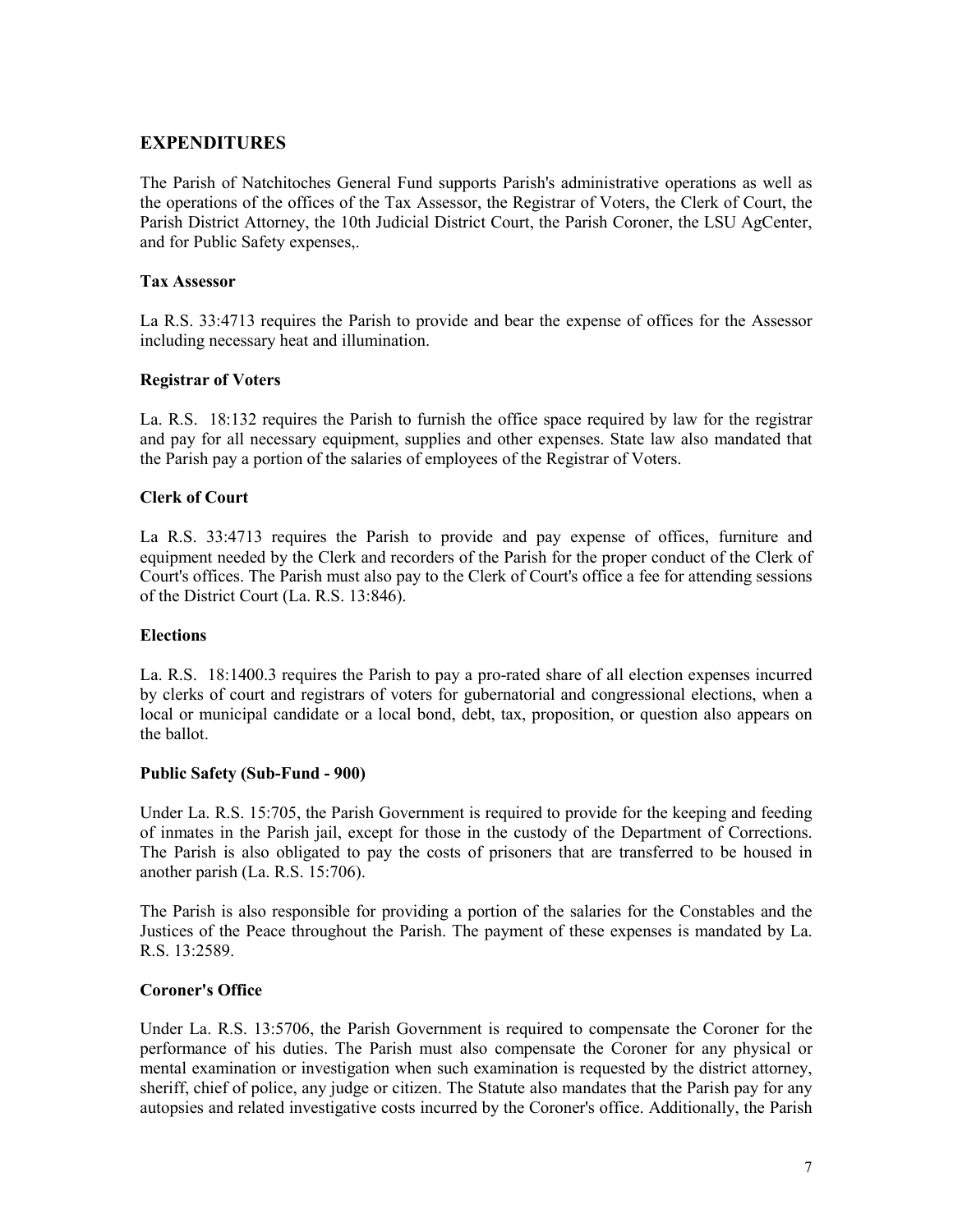must provide the Coroner with all necessary or unavoidable expenses including supplies and equipment; fees for mental or physical examinations or investigations, commitments, interdictions; court attendance or testimony; and for attending Parish prisoners.

La. R.S. 13:5710 requires the Parish to pay for any expert employed by the Coroner that assists in investigations or autopsies.

### **District Attorney's Office (Sub-Fund - 900)**

La. R.S. 16:6 requires the Parish to provide an expense allowance for salaries of stenographers, clerks and secretaries, and salaries or charges for special officers, investigators and other employees and an expense allowance for stationery forms, telephone, transportation, travel, postage, hotel and other expenses incurred in the discharge of the official duties of the District Attorney.

# **10th Judicial District (Sub-Fund - 900)**

La. R.S. 33:4713 requires the Parish to provide a suitable building and necessary furniture for the District Court.

La. R.S. 13:961 requires the Parish to provide a court reporter for each District Judge in the judicial district. The salaries of the court reporters are set by the appointing judges and shall be paid by the Parish. The Parish must also provide the court reporters with an office, furniture and equipment.

### **City Court (Sub-Fund - 900)**

La. R.S. 13:1874 and 13:1883 require the Parish to pay a portion of the salaries of the City Court Judge and its Marshals.

### **Department of Veteran's Affairs**

La. R.S. 29:262 requires the Parish to provide office space to the Veteran's Affairs Commission. In accordance with La. R.S. 29:260, the Parish also provides additional funding to the Veteran's Affairs Commission for the maintenance and operation of its service office located in Natchitoches Parish.

### **Louisiana Cooperative Extension Service (LSU AgCenter)**

In accordance with La. R.S. 3:301, the Parish provides office space and \$7,500.00 annually to the LSU AgCenter in support of its programs which benefit the residents of the Parish.

### **Parish Government Administrative Offices**

The General Fund also supports the operations of the office of the Parish President, the Parish Council, and the Parish Finance Department. Approximately **31%** of the expenses incurred by the Parish's General Fund is dedicated to the actual operations of the Parish Government.

#### \*\*\*\*\*\*\*\*\*\*\*\*\*\*\*\*\*\*\*\*\*\*\*\*\*\*\*\*\*\*\*\*\*\*\*\*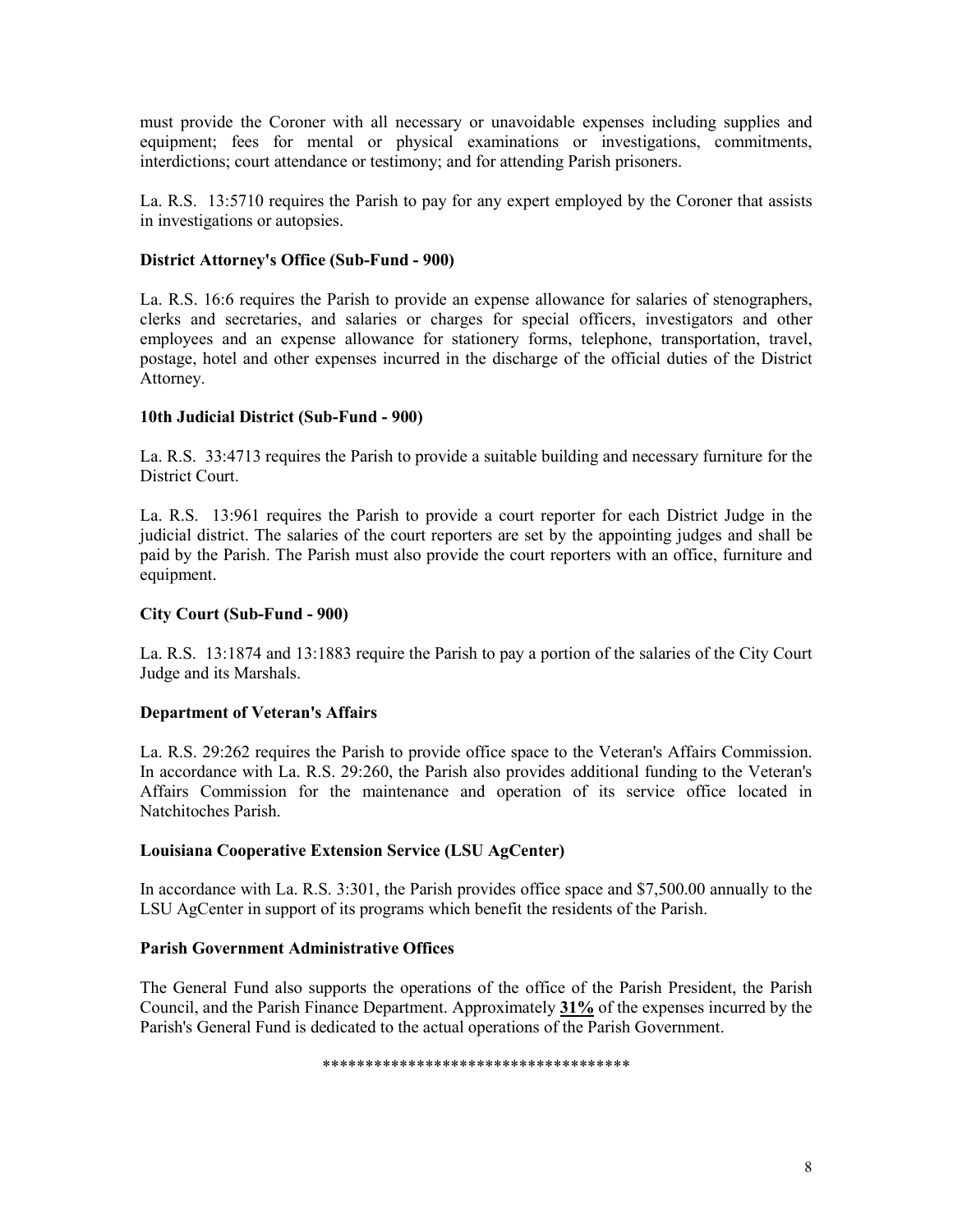# **HIGHWAY FUND - 101 (DEPARTMENT OF PUBLIC WORKS)**

# **REVENUE SOURCES**

- 1. **Ad Valorem (Road District #40 Millage)** The majority of the funds generated by this tax are distributed by the Natchitoches Parish Sheriff's Tax Collection Department in January of each year. Additional payments may be received throughout the year as delinquent taxes are paid.
- 2. **Sales Tax Fund** The majority of the funds generated by the 1 cent sales tax are dedicated to the maintenance and operation of the Solid Waste Collection and Disposal System for all areas of the Parish outside the City of Natchitoches. In the event of surplus generated by the sales tax, a portion is transferred from the Sales Tax Fund to the Highway Fund. Revenues are distributed monthly by the Natchitoches Tax Commission.
- 3. **Kisatchie National Forest Funds** Established under Act of May 23, 1908 (16 U.S. Code § 500), the U. S. Forest Service has shared 25% of its receipts from the sale, lease, rental, or other fees for using the national forests to be used for roads and schools in the counties/parishes where national forests are located for compensation to local governments for the tax-exempt status of the national forests.

This payment in lieu of taxes is called "FS Payments to States," because the states allocate the funds to road and school programs, although the Forest Service determines the amount of each parish's payment based on national forest acreage in each county/parish. (The states cannot retain the funds; they are to be passed through to local governments). These 25% payments are permanently appropriated from the National Forest Fund.

4. **State of Louisiana Parish Road Royalty** - Article VII, Section 27 the Constitution of Louisiana. The amount of funding allocated to the Parish Transportation Fund is determined on an annual basis by the Legislature. The amount distributed to each parish is calculated based on the formula set out in LA Revised Statute 48:756. Natchitoches Parish receives \$10.82 per person and the Parish's population is calculated on an annual basis by LSU's Department of Agricultural Economics and Agribusiness. R.S. 48:756 also allows for any excess funding to be distributed to the parishes on a per mile basis.

Funding from this source of revenue has been on a steady decline and the amount allocated to Natchitoches Parish has not exceeded \$200,000 in the last three years.

5. **Special Fuel Tax Refund** - The Parish files for a refund from the Louisiana Department of Revenue on a quarterly basis for \$0.20 per gallon of diesel fuel used by the Department of Public Works.

### *Irregular Revenue Sources*

1. **FEMA Reimbursements** - The Parish of Natchitoches experienced federally declared emergency flood events in 2015 and 2016. The Parish receives reimbursements of 75% of the FEMA approved costs incurred by the Parish for its recovery efforts.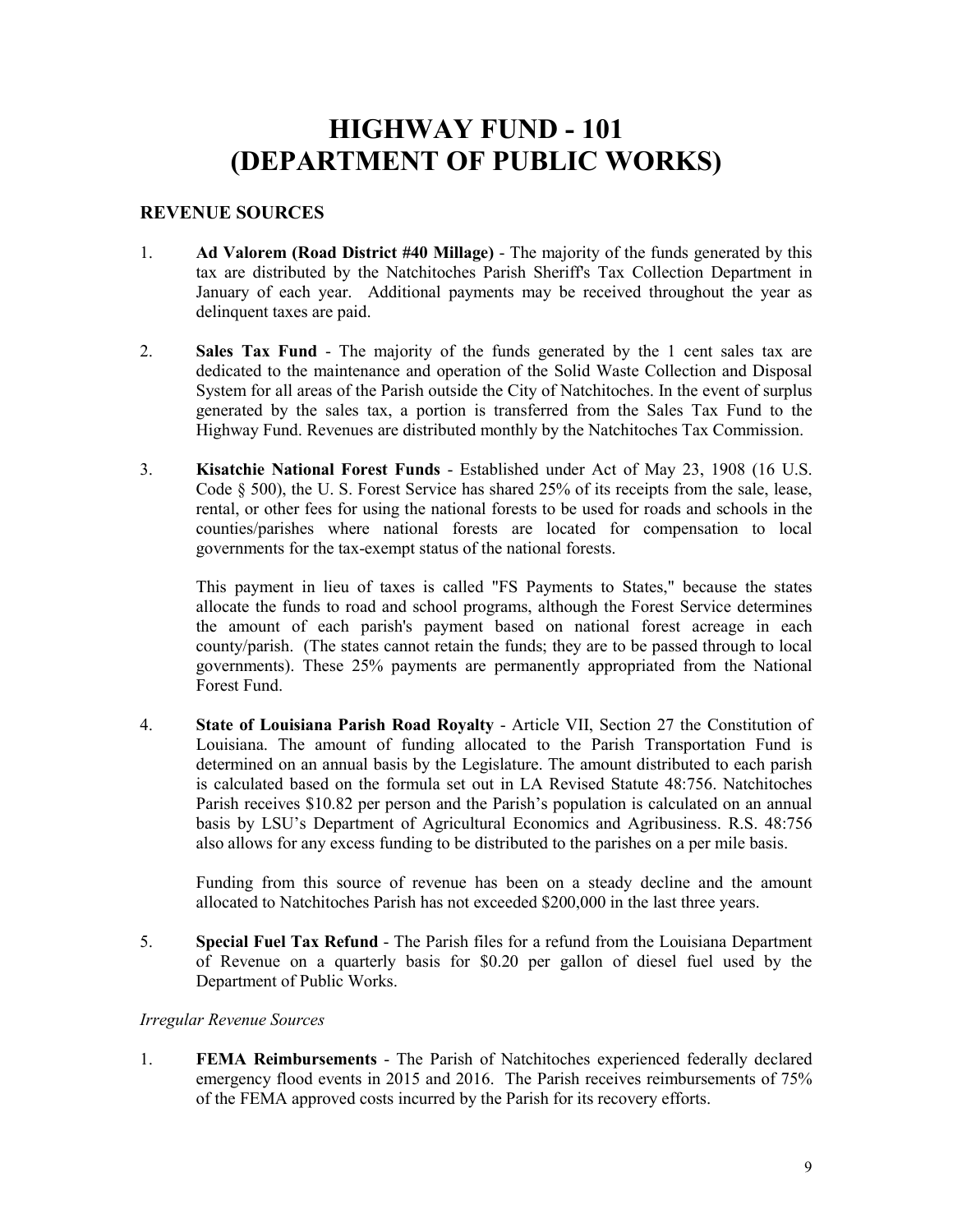2. **Transfers from General Fund** - In 2016, the Parish entered into an agreement with the Natchitoches Parish Sheriff's office reducing the Parish's inmates costs for a 12 month period. The savings generated by this agreement are transferred from the General Fund to the Highway Fund.

# **EXPENDITURES**

The Parish Department of Public Works is responsible for the maintenance and repair of the roads that make up Road District 40, including those roads located within the municipal boundaries of Ashland, Campti, Clarence, Goldonna, Natchez, Powhatan, Provencal and Robeline. The System currently encompasses over 975 roads. The Parish operates five (5) graders and 5 dump trucks for the entire Parish.

Approximately 45% of the budgeted expenditures for the Parish Department of Public Works is allocated to salaries and related employee benefits, training and office expenses.

On average, the remainder of the expenditures is dedicated to fuel (8%), maintenance and repair of vehicles and graders (7%), road maintenance materials (16%), rental and/or purchase of equipment and the associated insurance (6%), capital outlay and special projects (15%), and miscellaneous items such as litter patrol guards (3%).

\*\*\*\*\*\*\*\*\*\*\*\*\*\*\*\*\*\*\*\*\*\*\*\*\*\*\*\*\*\*\*\*\*\*\*\*

# **SOLID WASTE FUND - 104**

# **REVENUE SOURCES**

- 1. **IESI Rebate** The Parish of Natchitoches receives a monthly rebate in an amount equal to \$4.00 per ton for each ton of MSW or Bulky Waste that Progressive Waste/Waste Connections (formerly known as IESI) collects under its Solid Waste Collection and Disposal Agreement with an effective date of April 1, 2014 and delivers to the Parish's Compactor Station.
- 2. **Landfill Dump Charge (Tipping Fees)** The Parish charges a fee of \$36 per ton for construction debris and/or wood waste dumped at the landfill.
- 3. **Sales Tax Fund** The majority of the funds generated by the 1 cent (\$0.01) sales tax are dedicated to the maintenance and operation of the Solid Waste Collection and Disposal System for all areas of the Parish outside the City of Natchitoches. In the event of surplus generated by the sales tax, a portion is transferred from the Sales Tax Fund to the Highway Fund. Revenues are distributed monthly by the Natchitoches Tax Commission.

# **EXPENDITURES**

The Solid Waste Department maintains 12 unmanned bin sites, 5 controlled bin sites, 16 manned compactor stations and the Parish Limb Pit and compactor station. The Solid Waste Department employs three full-time employees and an average of 45 part-time employees. 31% of the budgeted expenditures for the Parish Solid Waste Department is allocated to salaries and related employee benefits, training and office expenses.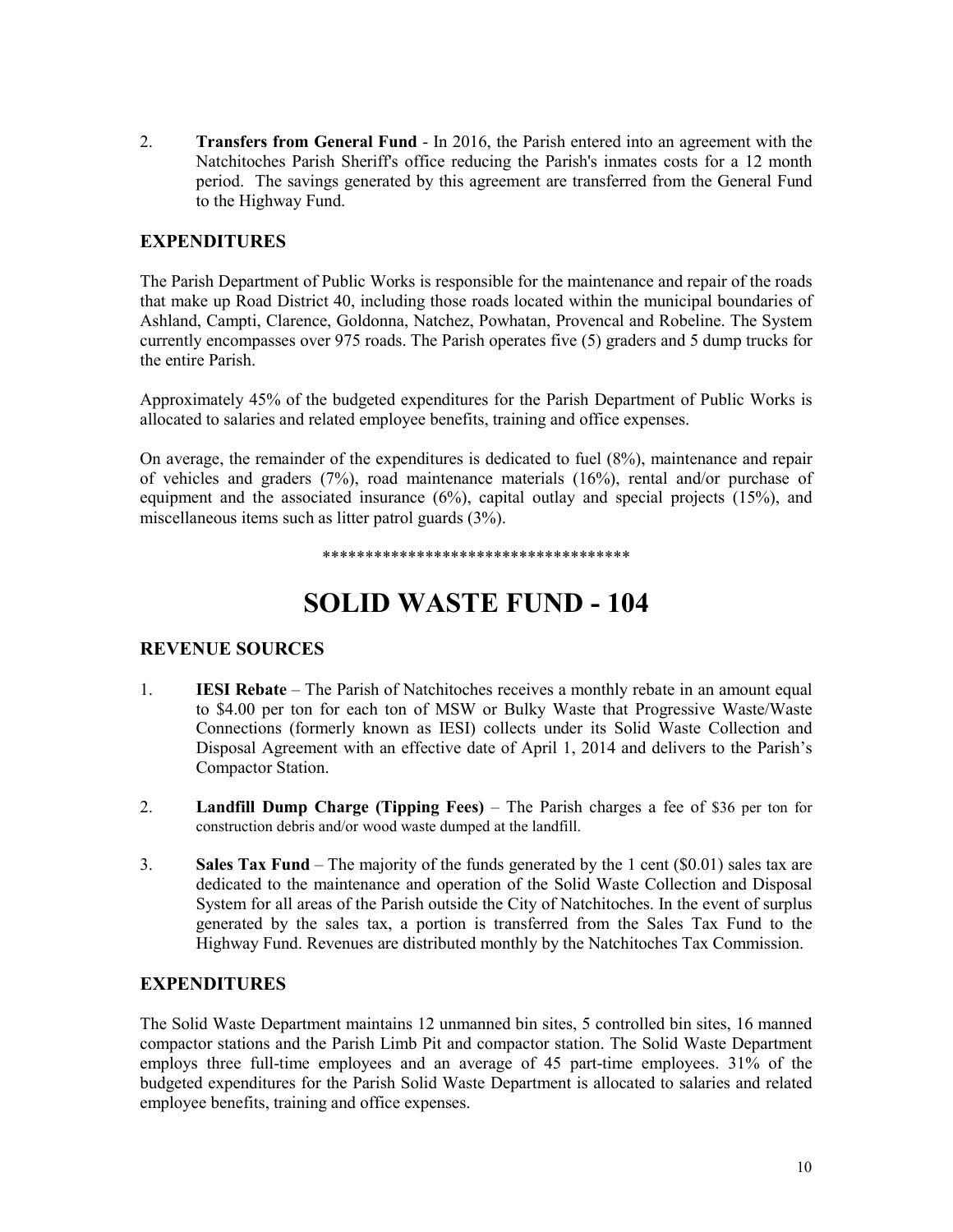Approximately 53% of the expenditures is allocated to the collection of solid waste materials and 16% is allocated for the maintenance of all of the bin sites and compactor stations.

#### \*\*\*\*\*\*\*\*\*\*\*\*\*\*\*\*\*\*\*\*\*\*\*\*\*\*\*\*\*\*\*\*\*\*\*\*

# **GOVERNMENT BUILDINGS FUND - 105**

# **REVENUE SOURCES**

1. Ad Valorem (Public Buildings Millage) – A 3-mil property tax levied parish-wide for the maintenance and operation of public buildings in the Parish.

Funds generated by this tax are distributed by the Natchitoches Parish Sheriff's Tax Collection Department in January of each year. Additional payments may be received throughout the year as delinquent taxes are paid.

# **EXPENDITURES**

The Parish of Natchitoches is responsible for the maintenance and operation of the Natchitoches Parish Courthouse, the Old Parish Courthouse, the Live Oak Building, the Old Office of Community Services building, the old Highway Department building, the old Robeline Library building, and numerous community centers and polling places.

15% of the budgeted expenditures for Government Buildings is allocated to salaries and related employee benefits, training and office expenses. The remaining 85% of its expenditures is allocated to the maintenance and repair of Parish-owned buildings.

\*\*\*\*\*\*\*\*\*\*\*\*\*\*\*\*\*\*\*\*\*\*\*\*\*\*\*\*\*\*\*\*\*\*\*\*

# **HEALTH UNIT FUND - 106**

La. R.S. 40:12 mandates that the Parish provide a health unit or department shall provide ample means for its maintenance and operation and for the promotion and conservation of public health. La. R.S. 40:26 provides for additional payments to be made to the State in support of the health unit.

# **REVENUE SOURCES**

1. Ad Valorem (Parish Health Unit Millage) – A 3-mil property tax levied parish-wide for the construction, maintenance and operation of public health units in the Parish.

The majority of the funds generated by this tax are distributed by the Natchitoches Parish Sheriff's Tax Collection Department in January of each year. Additional payments may be received throughout the year as delinquent taxes are paid.

### **EXPENDITURES**

Approximately 23% of the budgeted expenditures for the Health Unit is allocated to salaries and related employee benefits. Approximately 13% is allocated to the operations of the Health Unit.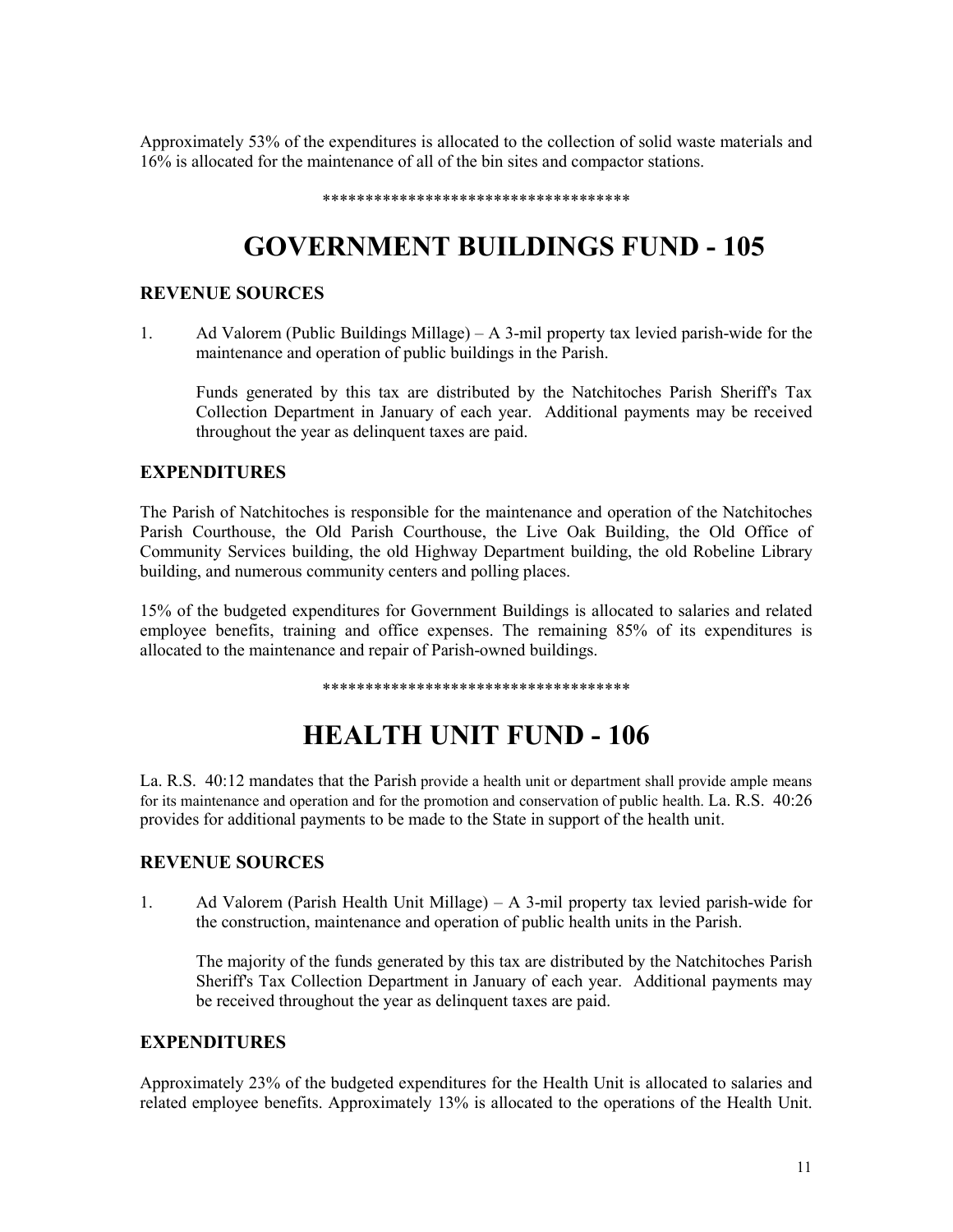Approximately 8% is allocated to parish-wide mosquito control services. Approximately 20% is transferred to the General Fund for the purpose of funding inmate costs. Approximately 2% is allocated to costs associated with the operation of the Coroner's office. Approximately 5% is set aside for the construction and operation of an animal shelter in conjunction with the Natchitoches Parish Sheriff's Office and the City of Natchitoches.

#### \*\*\*\*\*\*\*\*\*\*\*\*\*\*\*\*\*\*\*\*\*\*\*\*\*\*\*\*\*\*\*\*\*\*\*\*

# **CRIMINAL COURT FUND - 112**

La. R.S. 16:6 mandates that the Parish provide an expense allowance for salaries of stenographers, clerks and secretaries, and salaries or charges for special officers, investigators and other employees and an expense allowance for stationary forms, telephone, transportation, travel, postage, hotel and other expenses incurred in the discharge of the official duties of the District Attorney. La. R.S. 33:4713 mandates that the Parish provide a suitable building and necessary furniture for the District Court. La. R.S. 13:961 mandates that the Parish provide a court reporter for each District Judge in the judicial district. The salaries of the court reporters are set by the appointing judges and shall be paid by the Parish. The Parish must also provide the court reporters with an office, furniture and equipment.

- 1. DHHS IV-D Reimbursement (Pass through funds) Established by Title IV-D of the Social Security Act, the Child Support Enforcement Program provides for the establishment of paternity and the establishment, enforcement, collection and distribution of all child support payments.
- 2. Lease Payments for Office Space The District Attorney's Office leases the 2<sup>nd</sup> Floor of the Live Oak Building for the operations of the Child Support Enforcement Program.
- 3. Law Clerk Reimbursement The 10th Judicial District reimburses the Parish for costs associated with the employment of the District's Law Clerk.
- 4. Court Fines La R.S. 15:571.11 provides that all fines and forfeitures imposed by District Courts and all District Attorney's conviction fees in criminal cases for violations of state laws or parish ordinances shall be paid into the treasury of the parish in which the court is situated and deposited in a "Criminal Court Fund" to be used for paying the expenses of the criminal courts of the parish as provided in La. R.S. 16:6.
- 5. Court Costs Payments are collected and disbursed by the Natchitoches Parish Sheriff's Tax Collection Department in accordance with Natchitoches Parish Code of Ordinances and State Statutes.
- 6. City Marshal Monthly Payments The City Marshal's office collects a fee of \$10.00 for each adult guilty plea, conviction and bond forfeiture. Disbursements are made to the Parish on a monthly basis.
- 7. DART (Drug Asset Recovery Team) Program Payments In 1990, the Louisiana District Attorneys Association procured a federal grant to implement the amendment to the State Constitution providing for civil forfeitures of drug-related property, and the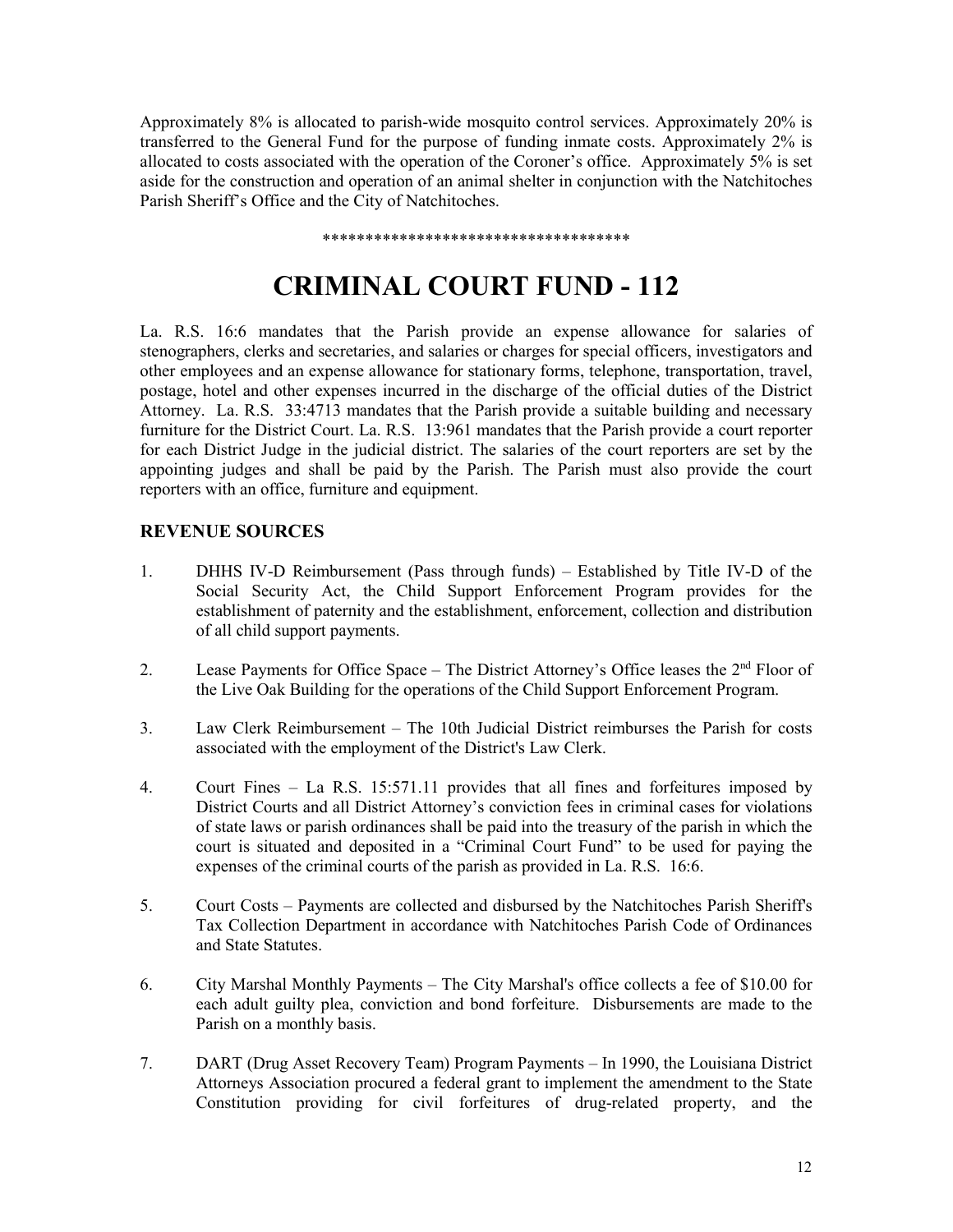implementing statutory provision, The Controlled Dangerous Substance Property Forfeiture Act of 1989.

8. General Fund Transfer – The Parish makes an annual transfer from the General Fund to the Criminal Court Fund to cover expenses associated with the Criminal Justice system as mandated by the Louisiana Revised Statutes.

# **EXPENDITURES**

### **10th Judicial District**

Approximately 15.5% of the budgeted expenditures of the Criminal Court Fund are allocated to salaries and related employee benefits for the 10<sup>th</sup> Judicial District's secretaries and law clerk. Approximately 4% is allocated to office operations.

# **District Attorney's Office**

Approximately 49% of the budgeted expenditures of the Criminal Court Fund are allocated to salaries and related employee benefits for the District Attorney's Office. Approximately 3% is allocated to office operations.

# **IV-D Office (Child Support Enforcement Program)**

Approximately 28% of the budgeted expenditures of the Criminal Court Fund are allocated to salaries and related employee benefits for the IV-D Office. Approximately 3% is allocated to office operations. Less than 1% is allocated to office operations.

#### \*\*\*\*\*\*\*\*\*\*\*\*\*\*\*\*\*\*\*\*\*\*\*\*\*\*\*\*\*\*\*\*\*\*\*\*

# **LIBRARY FUND - 113**

The Natchitoches Parish Library System was established in accordance with La. R.S. 25:211. La. R.S. 25:215 establishes the Board of Control's oversight of the Library System. La. R.S. 25:220 requires the Parish Government to pay the expenses or costs of maintenance of the Library System including the salaries of the librarian, assistants, and other employees as well as all other incidental expenses.

- 1. Ad Valorem (Parish Library Millage) An 8-mil property tax levied parish-wide for the purpose of acquiring, constructing, improving, renovating, maintaining and/or operating public libraries in the parish, including automation and other equipment, library materials and furnishings.
- 2. SRAC (Shreveport Regional Arts Council) Grant The Parish Library submits a grant application annually for funding assistance for its Summer Reading Program.
- 3. State Shared Revenues Article 7, Section 26 of the Louisiana State Constitution established a Revenue Sharing Fund. Distributions are calculated solely on the basis of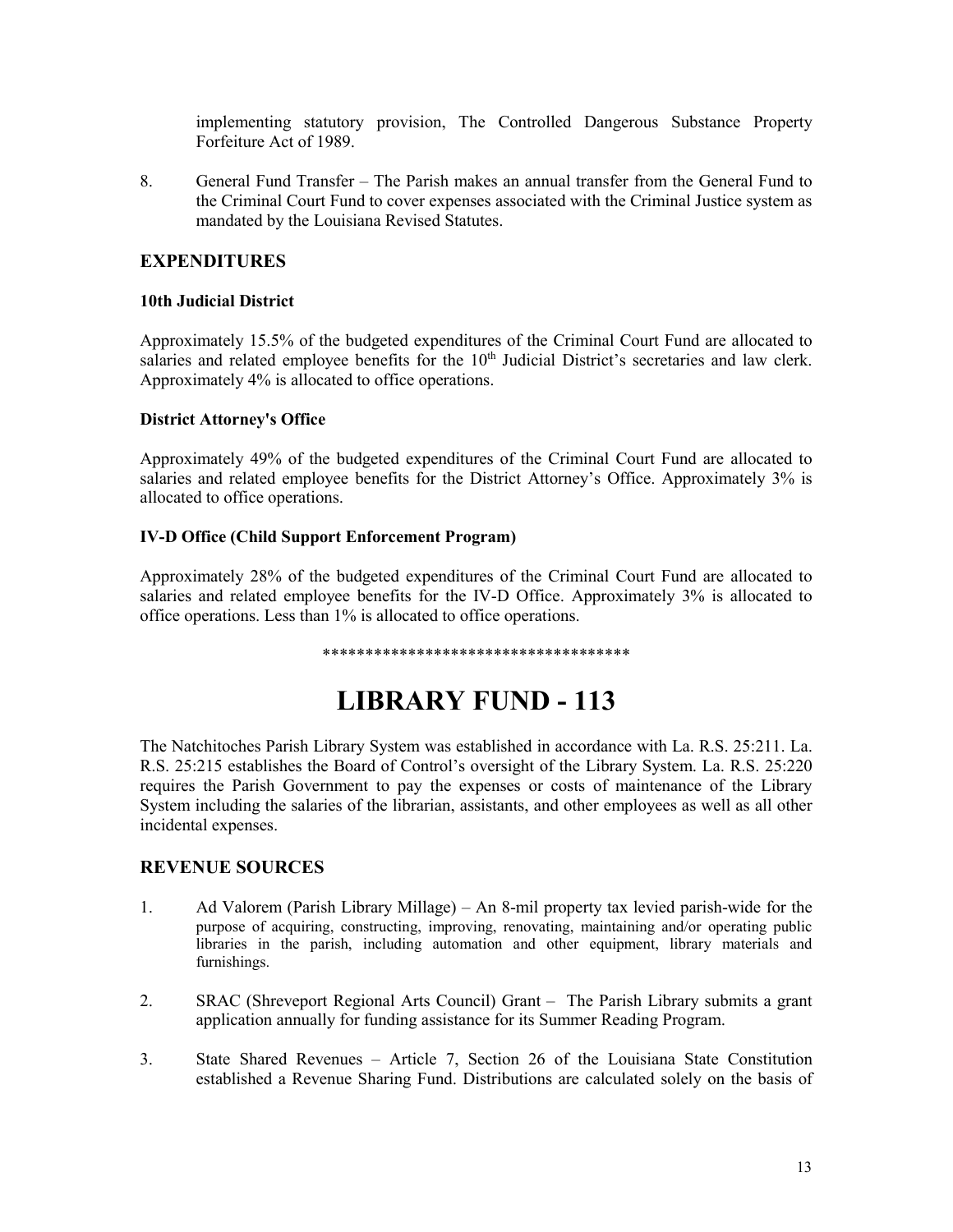population and number of homesteads within the Parish. Monies are distributed on an annual basis by the Natchitoches Parish Sheriff's Tax Collection Department.

#### *Irregular Revenue Sources*

Photocopy Services, Fines and Fees, Losses to Collection, Interest Earnings, Gifts/Memorials, Summer Reading Program and Miscellaneous Revenue – Less than 1% of the Library's funds are generated annually from these Revenue Sources.

# **EXPENDITURES**

Approximately 67% of the budgeted expenditures for the Library System is allocated to salaries and related employee benefits. Approximately 16% of its expenditures is to the operation of the Library System; approximately 6% is for maintaining and insuring its buildings; and approximately 9% is for the purchase of books, periodicals and audio/visual recordings. For 2017, 2% was budgeted for the cost of the election on the Library's ad valorem tax renewal.

\*\*\*\*\*\*\*\*\*\*\*\*\*\*\*\*\*\*\*\*\*\*\*\*\*\*\*\*\*\*\*\*\*\*\*\*

# **PLANNING FUND - 410**

Art. VI, Sec. 17 of the Louisiana Constitution permits the Parish to adopt regulations for land use, zoning and historic preservation, create commissions and districts to implement those regulations, review decisions of such commissions, and adopt standards for the use, construction, demolition and modification of areas and structures. La R.S. 33:4780.40-4780.50 provides for uniform statutory procedures for the enacting of zoning ordinances by the Parish.

# **REVENUE SOURCES**

The Natchitoches Parish Planning & Zoning Department is funded through the collection of permit fees for the construction of both commercial and residential buildings, the placement of mobile homes, and the rezoning of property throughout the Parish, excluding the City of Natchitoches, the City of Campti and the Village of Robeline.

# **EXPENDITURES**

Approximately 82% of the budgeted expenditures for the Planning & Zoning Department is allocated to salaries and related employee benefits. The remaining 18% of its expenditures is for the operations of the Department.

\*\*\*\*\*\*\*\*\*\*\*\*\*\*\*\*\*\*\*\*\*\*\*\*\*\*\*\*\*\*\*\*\*\*\*\*

# **CRIMINAL JURY/LAW ENFORCEMENT COMPENSATION FUND - 901**

La. R.S. 13:961 entitles the court reporters of the 10<sup>th</sup> Judicial District to charge and collect fees for transcribing proceedings in both civil and criminal cases. La. R.S. 15:304 mandates the Parish to pay for the compensation of witnesses, jurors, and all prosecutorial expenses pertaining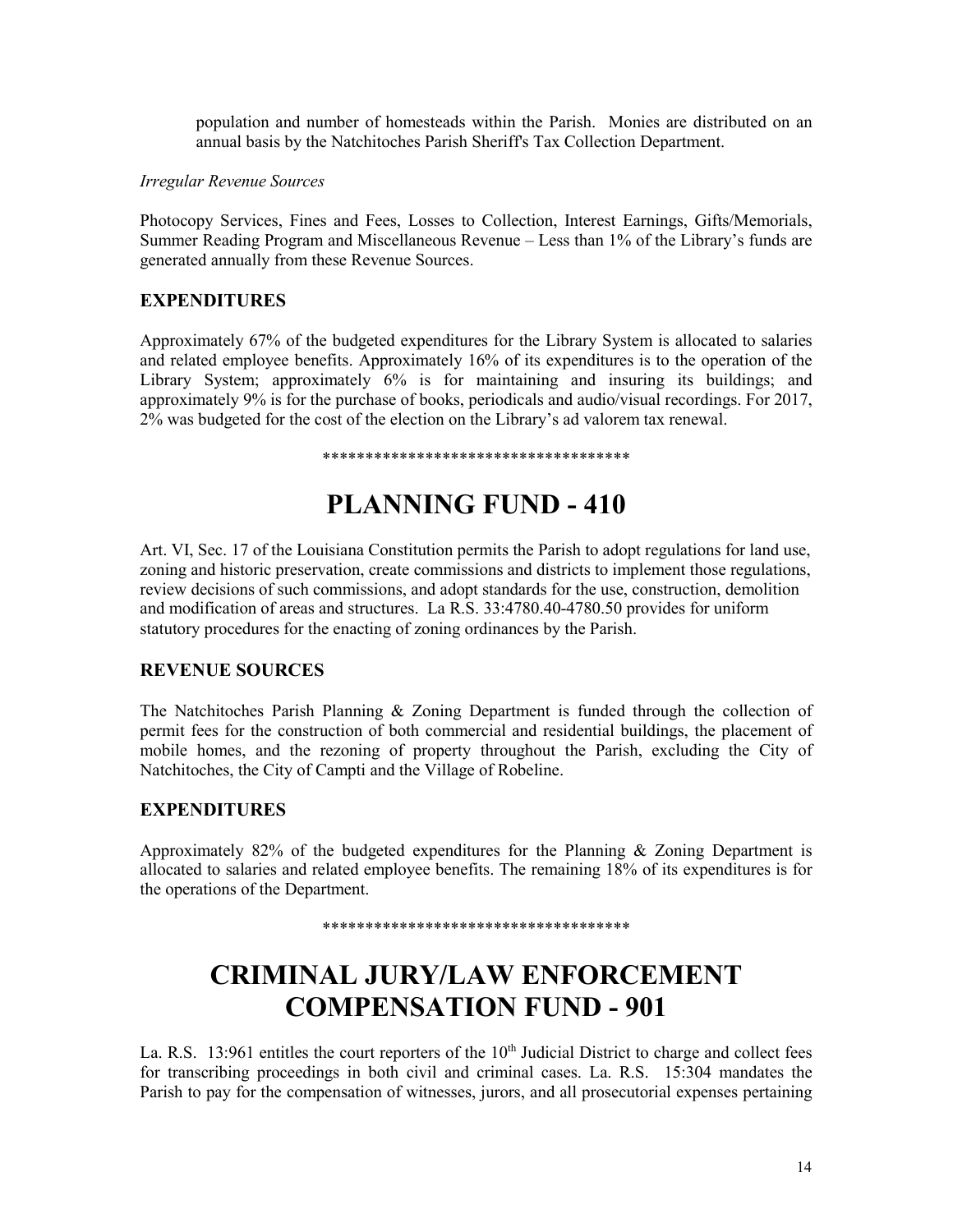to criminal proceedings. La. R.S. 15:255 requires the Parish to administer a special fund established for the payment of witness fees to law enforcement officers who are required to attend criminal cases in District Court during regular time off. The obligation to pay the witness fees shall not be considered an obligation on the general fund of the Parish. La. R.S. 13:846 mandates that the Parish pay the Clerk of Court or his deputies a minimum of \$8.00 per day for attending sessions of the District Court and may pay up to a maximum of \$20.00 per day.

# **REVENUE SOURCES**

- 1. Criminal Jury Compensation Payments are collected and disbursed by the Natchitoches Parish Sheriff's Tax Collection Department in accordance with the Natchitoches Parish Code of Ordinances and State Statutes.
- 2. Criminal Law Enforcement Payments are collected and disbursed by the Natchitoches Parish Sheriff's Tax Collection Department in accordance with the Natchitoches Parish Code of Ordinances and State Statutes.
- 3. General Fund Transfer The Parish makes a transfer from its General Fund (001) to the Criminal Jury/Law Enforcement Compensation Fund (901) to cover any expenses incurred by the Fund that are not covered by the revenues generated specifically for the Fund.

# **EXPENDITURES**

Approximately 10% of the budgeted expenditures for the Criminal Jury/Law Enforcement Compensation Fund is allocated to the preparation of court transcripts; 25% for court juror fees; 10% for the publication of petit juror lists; 16% for the attendance of criminal jury specialists at trials; 25% for the attendance of criminal law enforcement agents at trials; 13% for the court clerk to attend trials and hearings; and 1% for miscellaneous expenses.

\*\*\*\*\*\*\*\*\*\*\*\*\*\*\*\*\*\*\*\*\*\*\*\*\*\*\*\*\*\*\*\*\*\*\*\*

# **CORONER FUND - 903**

La. R.S. 13:5706 and 13:5710 establish the expenses that the Parish must pay to or on behalf of the Coroner's Office, which include a portion of the Coroner's salary, autopsy expenses, pauper burials, medical examinations and general office expenses.

- 1. Natchitoches Parish Hospital By Agreement between the Parish and the Natchitoches Parish Hospital District, the Parish receives a payment of \$75,000.00 annually from the Hospital District for the operations of the Coroner's Office.
- 2. Transfer from Health Unit Fund The Parish makes a transfer from its Health Unit Fund (106) to the Coroner Fund (900) to cover any necessary fees for any investigation, together with the cost of any autopsy, including the cost of transporting the body.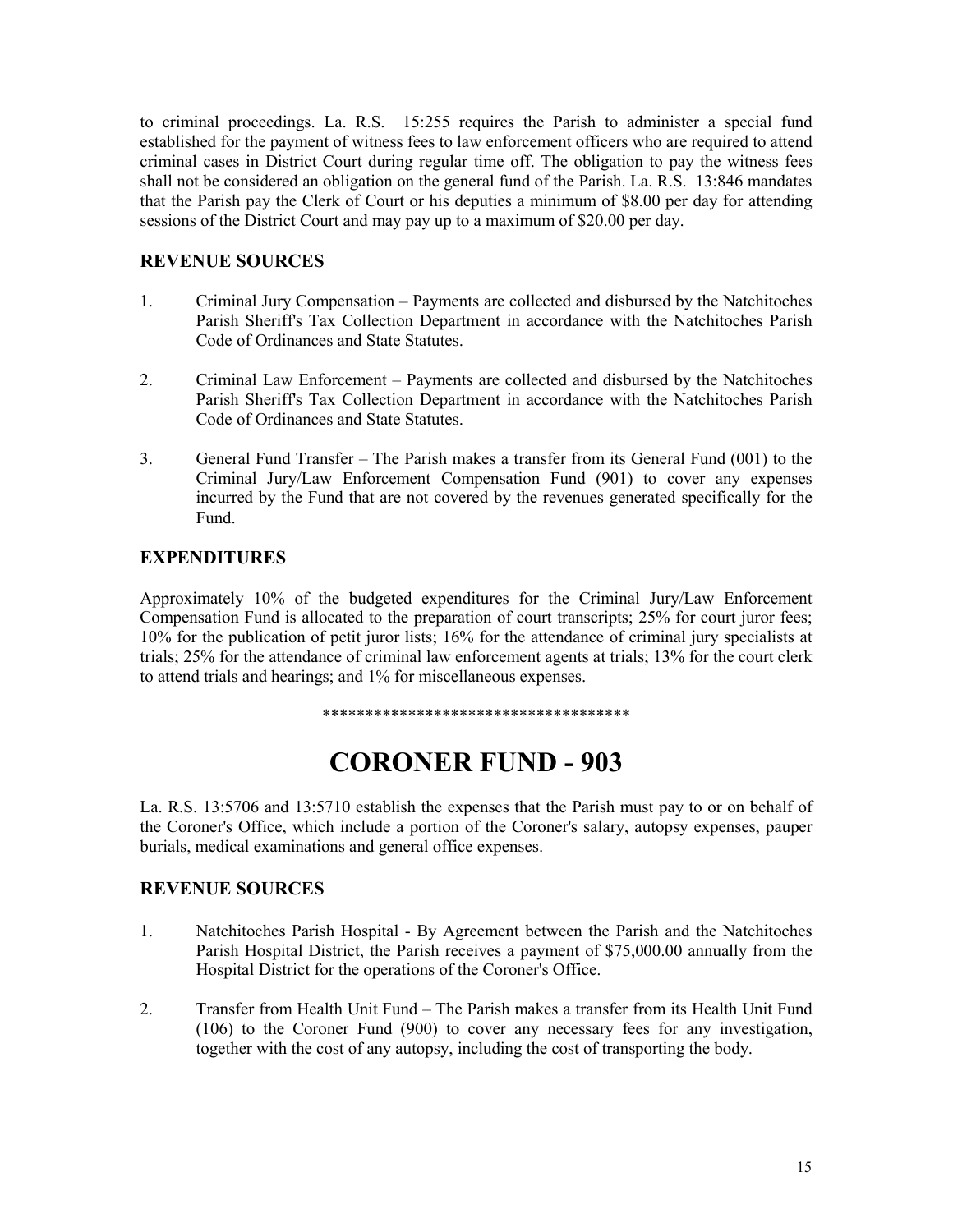3 Transfer from General Fund – The Parish makes a transfer from its General Fund (001) to the Coroner Fund (900) to cover any expenses incurred by the Fund that are not covered by the revenues generated specifically for the Fund.

# **EXPENDITURES**

Approximately 6% of the budgeted expenditures for the Coroner Fund is allocated to supplementing the Coroner's salary; 22% for autopsies; and 72% for operations of the Coroner's office.

\*\*\*\*\*\*\*\*\*\*\*\*\*\*\*\*\*\*\*\*\*\*\*\*\*\*\*\*\*\*\*\*\*\*\*\*

# **GRANT FUNDS**

The Parish of Natchitoches is the Grantee for multiple Federal and State grants managed by its Office of Community Services. The Parish meets its cost-sharing obligations through in-kind services and donations. When properly administered, the Parish's grant funded programs are selfsufficient and have no direct impact on the budget of the General Fund.

The Parish of Natchitoches currently administers the following grants:

- 1. **LIHEAP (Low Income Home Energy Assistance Program)** helps keep families safe and healthy through initiatives that assist families with energy costs. We provide federally funded assistance in managing costs associated with home energy bills, energy crises, and weatherization and energy-related minor home repairs. The LIHEAP grant is funded by the U. S. Department of Health and Human Services (Administration For Children and Families, Office of Community Services, Division of Energy Assistance).
- 2. **CSBG (Community Services Block Grant)** supports projects that lessen poverty in communities; address the needs of low-income individuals including the homeless, migrants and the elderly; and provide services and activities addressing employment, education, better use of available income, housing, nutrition, emergency services and/or health. The CSBG grant is funded by the U. S. Department of Health and Human Services (Administration For Children and Families, Office of Community Services).
- 3. **SCP (Senior Companion Program)** engages persons 55 and older in volunteer service by providing companionship to ease loneliness and social isolation, assist with transportation and light chores, help to serve as eyes and ears to professionals who can intervene in the case of medical or other deterioration on the part of the clients, and give support to informal caregivers. SCP is funded by the Corporation for National  $\&$ Community Service under the authority of the Domestic Volunteer Service.
- 4. **CACFP (Child and Adult Care Food Program)** provides aid to child and adult care institutions and family or group day care homes for the provision of nutritious foods that contribute to the wellness, healthy growth, and development of young children, and the health and wellness of older adults and chronically impaired disabled persons. CACFP is a federally-funded program administered by States.
- 5. **CCFP (Child Care Food Program)** encourages nutritious meals for children in licensed day care homes by offering benefits to the child care providers. The benefits include cash payments to reimburse providers on a per meal per child basis, technical